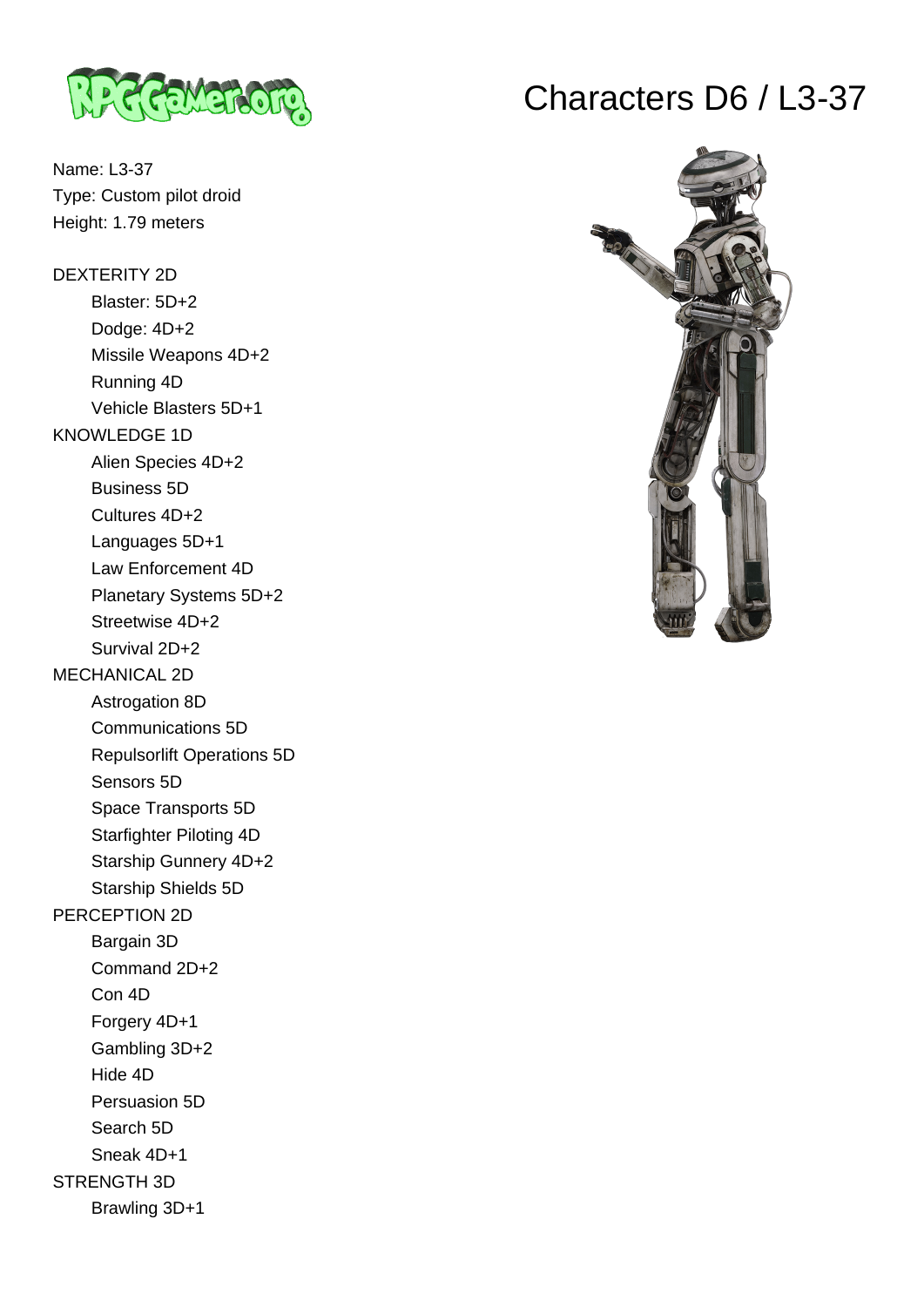Climbing/Jumping 3D+2 Lifting 5D Stamina 5D TECHNICAL 3D Blaster Repair 4D Computer Programming/Repair 5D Droid Programming/Repair 6D+1 Repulsorlift Repair 4D Security 5D Space Transports Repair 5D Starship Weapons Repair 5D Equipped With: Retractable fine work grasper arm Holographic projector/recorder Fire extinguisher

Vocoder

R3 Astromech Brain with programming from an Espionage Droid

Move: 10

Description: L3-37, abbreviated L3, or Elthree, was a feminine custom self-made piloting droid associated with Lando Calrissian who was active during the reign of the Galactic Empire. She was a one of a kind droid, assembling and improving herself with scraps of other droids, including her torso, which she pieced together from an old astromech. Her brain module began as part of an R3-series astromech droid, including data from an espionage droid, custom coding and protocol droid processors.

L3 was also built from already used protocol parts and was also an enlightened navigator. She cared deeply about droid rights, a trait which led to her eventual demise.

In 10 BBY, L3-37 and Lando Calrissian traveled to the Lodge on Vandor to enjoy some downtime after Calrissian had done a smuggling run on Felucia. Sometime later, Calrissian was hired by the criminal Tobias Beckett and his gang to transport them to Kessel. L3 meanwhile was trying to reason with WG-22, who was being used for entertainment in droid fighting pits in the Lodge. Ralakili, who ran the droid pits got into a heated argument with L3 and she grabbed him by the face. Calrissian arrived and told L3 to let go of his face. L3 complied and asked who Calrissian's acquaintances were. Calrissian explained that they were taking the group to the spice mines of Kessel.

They then traveled to Kessel aboard the Millennium Falcon, L3 assisted Beckett's gang and they successfully obtained the coaxium, which was to be transported to Savareen so the unstable material could be refined and they could rendezvous with Dryden Vos. During the mission, L3 freed several droids who were being used as slaves by the Pyke Syndicate. Whilst Han Solo and Chewbacca were making their way to the vault filled with coaxium, the droids started rebelling freeing all of the other slaves in the mine. The slaves rebelled against the guards allowing Beckett's gang to escape aboard the Falcon. After